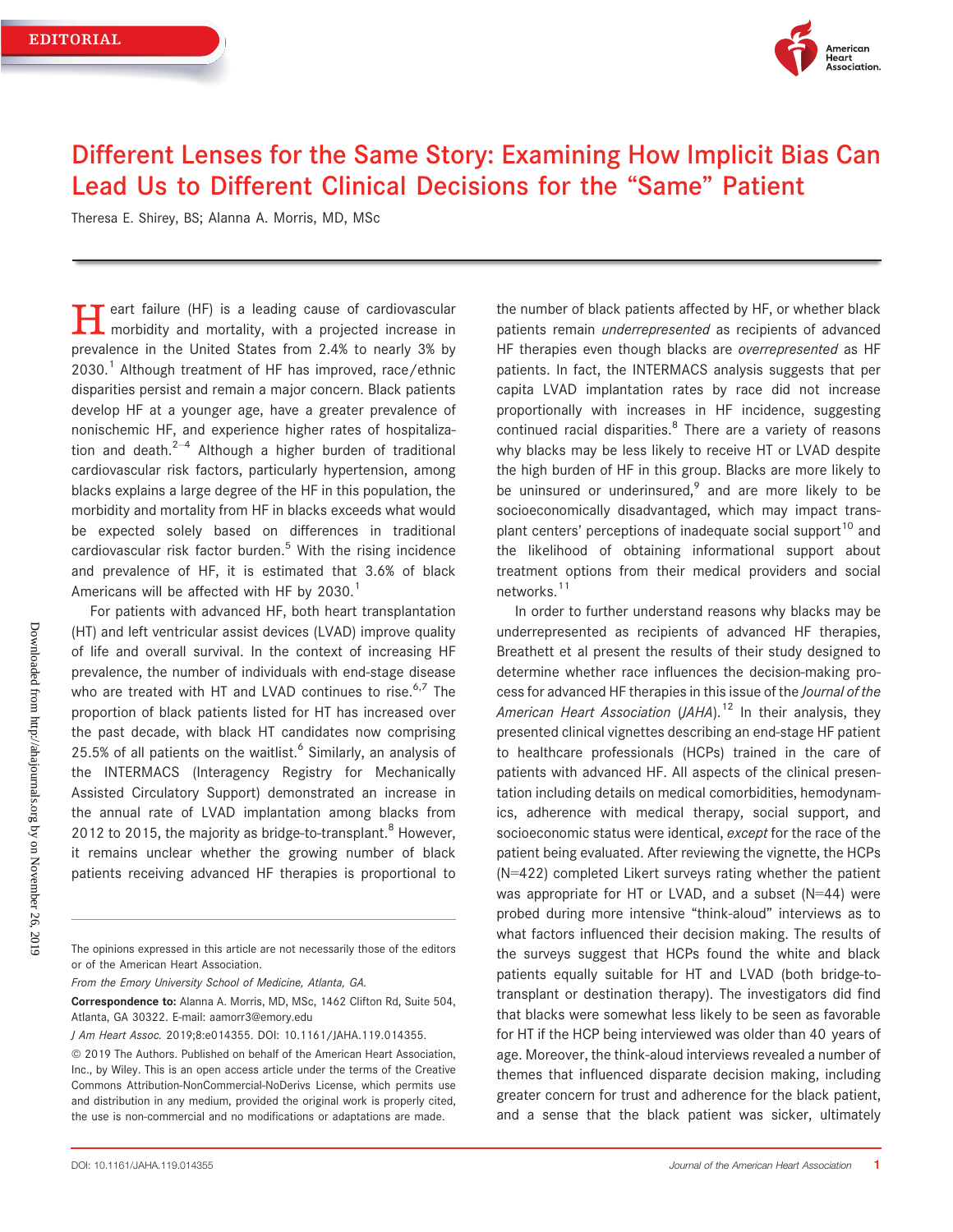resulting in the black patient being less likely to be offered HT and more likely to be offered LVAD.

Although any racial differences identified here are subtle, the findings are still compelling and beg the question of whether this study is yet another example of the effect that implicit bias has on clinical decision making in health care. The provided quotes suggest many of the HCPs perceived the black patient to be sicker, which may have influenced the decision to recommend LVAD. However, many of the quotes perhaps reveal a greater level of concern for the history of noncompliance for the black patient, which may also have made them more likely to recommend LVAD as a "bridge to candidacy" rather than HT as first-line therapy. A growing body of literature reflects how implicit bias, embedded stereotypes that lie beneath the surface of consciousness, heavily influences our decision making without our conscious knowledge. Implicit bias is of particular concern among HCPs, whose biases may operate to disadvantage those who are already vulnerable and worsen health disparities. The implicit association test, one methodology used to objectively quantify implicit bias, has been increasingly used in clinical research studies since it was validated in 1998. In a recent review of implicit bias research from the past decade, Maina et al found that 31 of 37 studies demonstrated "evidence of pro-White or anti-Black, Hispanic, American Indian or darkskin bias among a variety of HCPs across multiple levels of training and disciplines."<sup>13</sup> Multiple studies have documented that HCPs perceive black patients to be less compliant than their white counterparts, and that HCPs are more likely to associate black patients with lower intelligence, and reduced adherence and cooperativeness in medical care. Moreover, HCPs are less likely to have feelings of affiliation towards black patients.<sup>14–16</sup>

Additional studies have examined how implicit bias affects clinical decision making. Similar to Breathett et al,  $12$  these studies have typically utilized clinical vignettes, simulations, or real-world patient interactions to analyze the effect of implicit bias on clinical care. In a landmark study by Schulman et al, physicians watched a recorded interview of a patient with chest pain, portrayed by actors reading a script designed to convey identical presentations of the chest pain syndrome (Figure).<sup>17</sup> Both blacks and women were less likely to be referred for cardiac catheterization. Black male patients were perceived as less likely to comply with treatment than their white counterparts, despite the fact that the actors were reading the exact same script with the exact same style of delivery. Almost 10 years later, Green et al studied whether implicit bias influences physicians' recommendations for thrombolysis in presentations of acute myocardial infarction.<sup>14</sup> Although physicians reported no explicit preference for patients based on race, the implicit association test scores revealed pro-white bias in all of the nonblack physicians who were surveyed. Moreover, the greater the level of implicit bias as measured by the implicit association test, the greater the probability of those providers treating white patients with thrombolysis and withholding that same treatment from black patients.

Although the current study is the first to analyze whether race influences allocation of advanced HF therapies, the key findings are unfortunately reminiscent of decades of literature that show the effect of patient race and provider bias on clinical decision making. When looking closely at the results presented, an optimist would say that the overall findings from the larger cohort of HCPs who only took the survey suggest that advanced HF providers would allocate HT and LVAD equally to both patients, irrespective of race. The survey demonstrated no difference in overall ratings for HT versus LVAD between the white and black vignettes. Moreover, the association of older HCPs viewing the black patient as less favorable for HT just barely reached statistical significance (P value 0.0499). With the inherent margin of error of multiple imputations (used for 57 missing values of 21 participants' surveys), it is possible that this association was indeed because of chance. Although the authors claimed the racial bias was more evident in the interviews than the surveys, many of the participant quotes provided demonstrate similar levels of concern for the social situation of both patients. The pessimist, however, would agree that the more comprehensive, think-aloud interviews reveal hidden truths that likely reflect the implicit bias we have seen rear its ugly head time and time again in these types of studies. It is difficult to ignore the multiple quotes mentioning concerns for compliance as the ultimate reason to offer the black patient the LVAD, even though the clinical vignette was identical related to every factor except the race of the patient. Indeed, the survey and the interviews revealed that adherence and social history had the greatest influence on participants' choice of recommending HT, notably over objective measures such as laboratory and cardiac diagnostic testing. Thus, we must ask ourselves how HCPs receive the exact same information about what is in essence the exact same patient, but develop different concerns for them and subsequently arrive at different therapeutic conclusions for them.

Although most HCPs consider their clinical decision making to be benevolent and objective, the data suggest that most of us harbor implicit biases that may render our decision making inequitable. Any decision making rooted in implicit bias is detrimental to the health of our patients, as an incorrect assumption could literally mean the difference between life and death. Moreover, bias on the part of the provider does not go unnoticed by patients, as multiple studies have documented that patients seeing HCPs with greater bias on the implicit association test were less likely to have trust and confidence in their provider, and were less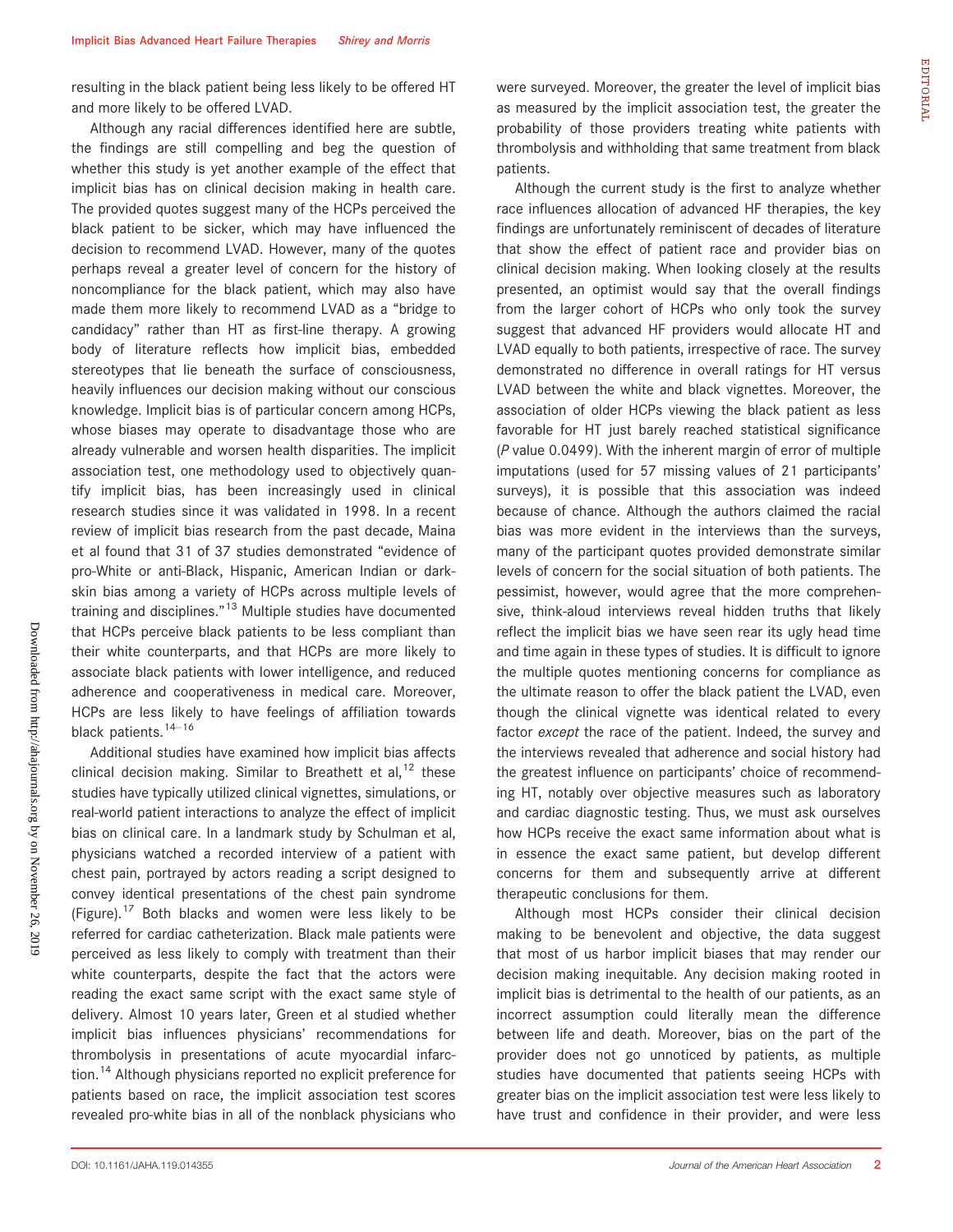

Figure. Patients as portrayed by actors in the video component of the survey. Reprinted from Schulman et al<sup>17</sup> with permission. Copyright ©1999, Massachusetts Medical Society.

satisfied with their care.<sup>18</sup> It is reassuring that most HT programs do not use patient photographs at multidisciplinary conferences where eligibility for advanced HF therapies is discussed. However, other identifiers such as name or place

of origin can be used to arrive at conclusions about a patient's race. Additionally, assumptions regarding patients' ability to comply with therapies may be negatively influenced by socioeconomic status, as was the case in the clinical